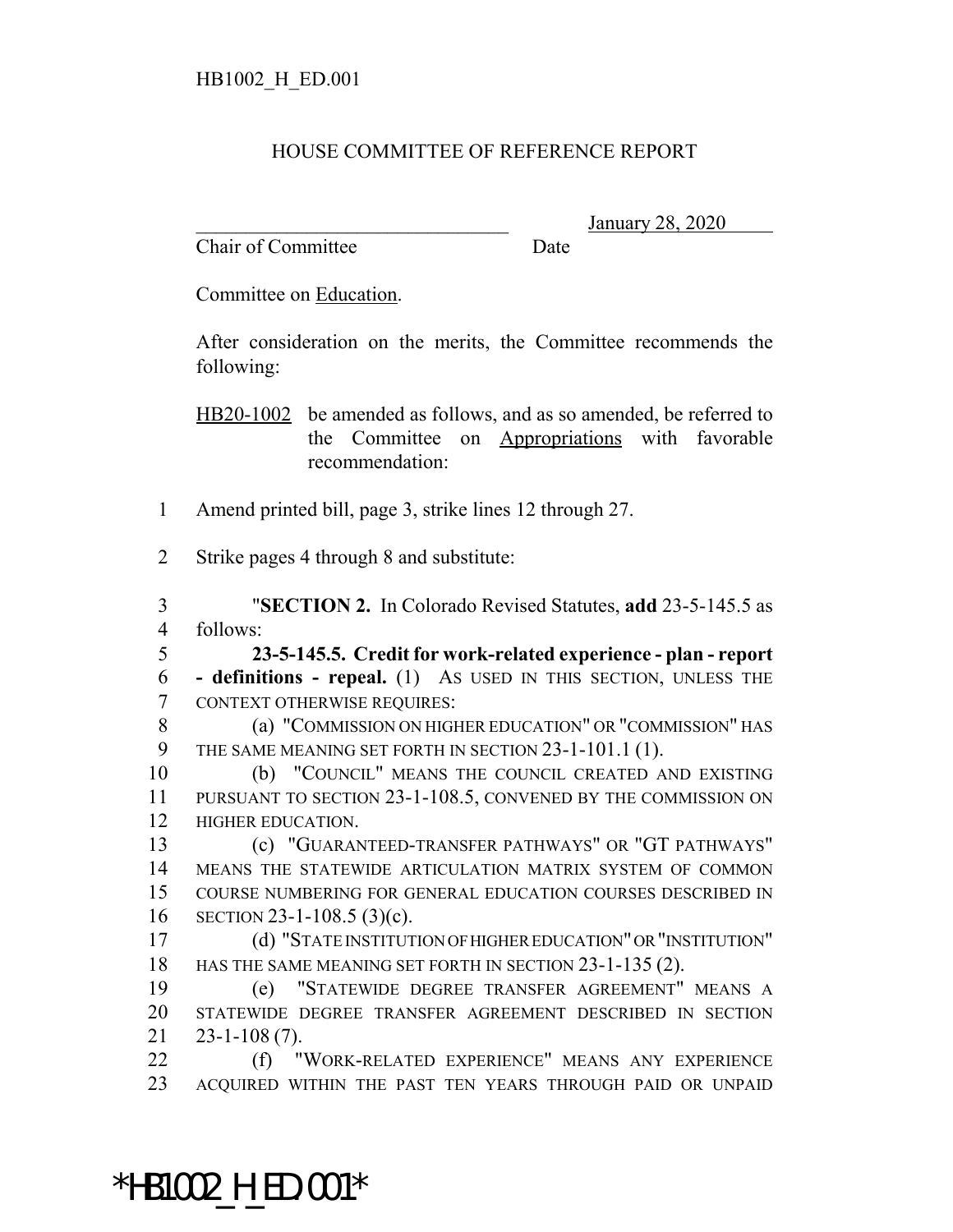EMPLOYMENT, INCLUDING BUT NOT LIMITED TO SELF-EMPLOYMENT, AN INTERNSHIP, A RESIDENCY, A PRE-APPRENTICESHIP PROGRAM, OR AN APPRENTICESHIP PROGRAM THAT MAY LEAD TO OR RESULT IN A BUSINESS CREDENTIAL, AN INDUSTRY CREDENTIAL, A TECHNICAL CERTIFICATE, OR A PROFESSIONAL LICENSE.

 (2) (a) ON OR BEFORE JULY 1, 2020, THE COMMISSION, IN CONSULTATION WITH ALL STATE INSTITUTIONS OF HIGHER EDUCATION, SHALL DEVELOP A PROCESS FOR STUDENTS TO RECEIVE CREDIT FOR ANY COURSE IN THE UNDERGRADUATE CURRICULUM THROUGH SUCCESSFUL COMPLETION OF A PORTFOLIO ASSESSMENT, INDIVIDUAL ASSESSMENT, EXAMINATION, OR ANY COMBINATION THEREOF THAT IS APPROPRIATE TO 12 THE LEARNING OUTCOMES OF THE COURSE.

 (b) BEGINNING IN THE 2020-21 ACADEMIC YEAR, EACH INSTITUTION SHALL GRANT FULL COURSE CREDIT TO A STUDENT FOR A COURSE THAT THE STUDENT SUCCESSFULLY COMPLETED THROUGH THE REQUIRED PORTFOLIO ASSESSMENT, INDIVIDUAL ASSESSMENT, EXAMINATION, OR ANY COMBINATION THEREOF FREE OF TUITION. ANY COURSE CREDIT GRANTED PURSUANT TO THIS SUBSECTION (2) MUST BE TRANSFERABLE TO ANOTHER INSTITUTION PURSUANT TO COMMISSION POLICY REGARDING GT PATHWAYS OR A STATEWIDE DEGREE TRANSFER AGREEMENT.

**(c)** AN INSTITUTION MAY ESTABLISH AND CHARGE A FEE TO A STUDENT TO ADMINISTER A PORTFOLIO ASSESSMENT, INDIVIDUAL 24 ASSESSMENT, EXAMINATION, OR ANY COMBINATION THEREOF. A FEE MUST BE TRANSPARENT AND REFLECT THE ACTUAL COST TO ADMINISTER A PORTFOLIO ASSESSMENT, INDIVIDUAL ASSESSMENT, EXAMINATION, OR ANY COMBINATION THEREOF, INCLUDING FACULTY OR STAFF TIME AND RESOURCES, AND ANY APPROPRIATELY AMORTIZED INFRASTRUCTURE COST.

30 (d) ON OR BEFORE JULY 1, 2021, AND ON OR BEFORE EACH JULY 1 THEREAFTER, EACH INSTITUTION SHALL REPORT TO THE COMMISSION REGARDING THE IMPLEMENTATION OF THIS SUBSECTION (2). THE REPORT MUST INCLUDE, AT A MINIMUM:

 (I) THE NUMBER OF STUDENTS WHO WERE AWARDED CREDIT AND TRANSFERRED CREDIT PURSUANT TO THIS SUBSECTION (2);

 (II) DATA REGARDING THE AGE AND DEMOGRAPHICS OF STUDENTS WHO WERE AWARDED CREDIT AND TRANSFERRED CREDIT TO OR FROM THE INSTITUTION PURSUANT TO THIS SUBSECTION (2); AND

 (III) THE FEE ESTABLISHED AND CHARGED BY THE INSTITUTION, IF ANY, TO ADMINISTER A PORTFOLIO ASSESSMENT, INDIVIDUAL ASSESSMENT, EXAMINATION, OR ANY COMBINATION THEREOF PURSUANT TO THIS

\*HB1002 H ED.001\*  $-2$ -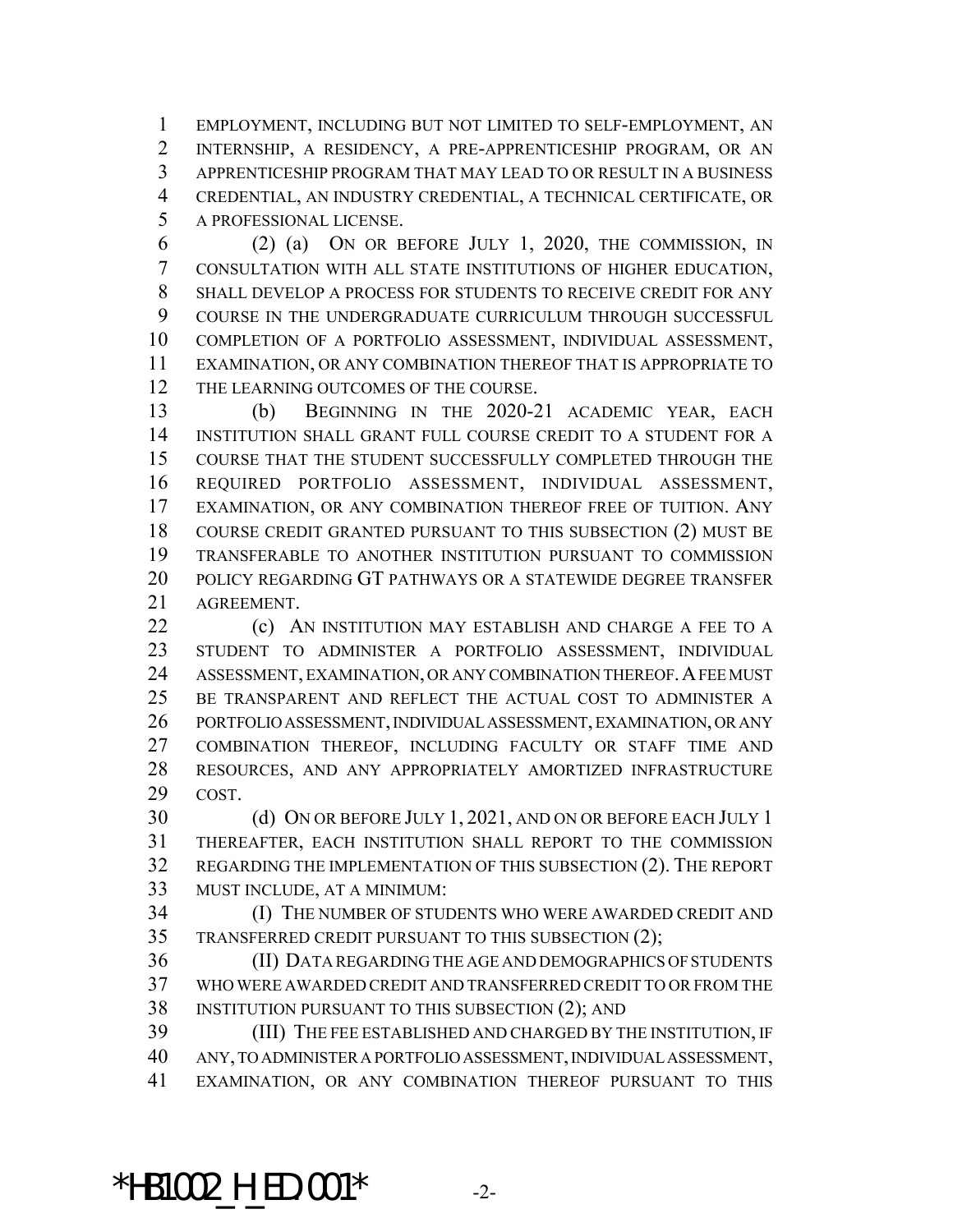SUBSECTION (2).

 (3) ON OR BEFORE JANUARY 1, 2022, THE COUNCIL, IN COLLABORATION WITH THE COMMISSION, SHALL CREATE, ADOPT, AND IMPLEMENT A PLAN, REFERRED TO IN THIS SECTION AS THE "PLAN", TO AWARD POSTSECONDARY ACADEMIC CREDIT FOR COURSES IN GT PATHWAYS OR A STATEWIDE DEGREE TRANSFER AGREEMENT FOR LEARNING DEMONSTRATED FROM WORK-RELATED EXPERIENCE. IN CREATING THE PLAN, PRIORITY MAY BE GIVEN TO WORK-RELATED EXPERIENCE THAT IS RESPONSIVE TO WORKFORCE DEMANDS AND GROWING INDUSTRIES IDENTIFIED BY THE MOST RECENT COLORADO TALENT PIPELINE REPORT PREPARED PURSUANT TO SECTION 24-46.3-103 OR IDENTIFIED IN CONSULTATION WITH THE COLORADO WORK FORCE DEVELOPMENT COUNCIL IN SECTION 24-46.3-101.

14 (4) THE PLAN MUST INCLUDE:

 (a) A PROCESS FOR ASSESSING AND ALIGNING WORK-RELATED EXPERIENCE TO THE KNOWLEDGE AND COMPETENCIES REQUIRED FOR AWARDING POSTSECONDARY ACADEMIC CREDIT FOR COURSES IN GT PATHWAYS OR A STATEWIDE DEGREE TRANSFER AGREEMENT, WHICH CREDIT GRANTED MUST BE TRANSFERABLE TO ANOTHER INSTITUTION PURSUANT TO COMMISSION POLICY REGARDING GT PATHWAYS OR A STATEWIDE DEGREE TRANSFER AGREEMENT; AND

22 (b) A PROCESS FOR EVALUATING CREDENTIALS EARNED BY A STUDENT AT AN AREA TECHNICAL COLLEGE PURSUANT TO SECTION 23-60-802 AND DETERMINING HOW POSTSECONDARY ACADEMIC CREDIT WILL TRANSFER FROM AREA TECHNICAL COLLEGES, IF APPROPRIATE, TO PUBLIC TWO-YEAR AND FOUR-YEAR STATE INSTITUTIONS OF HIGHER EDUCATION.

28 (5) THE COUNCIL, IN CREATING THE PLAN, SHALL CONSULT WITH:

 (a) REPRESENTATIVES OF INSTITUTIONS, INCLUDING, BUT NOT LIMITED TO, FACULTY MEMBERS AND REGISTRARS;

 (b) REPRESENTATIVES OF ORGANIZATIONS THAT REPRESENT STUDENTS IN COLORADO;

 (c) REPRESENTATIVES OF THE COLORADO WORK FORCE DEVELOPMENT COUNCIL;

 (d) REPRESENTATIVES OF INDUSTRIES WITH HIGH WORKFORCE DEMAND AND GROWING INDUSTRIES IDENTIFIED IN THE MOST RECENT COLORADO TALENT PIPELINE REPORT AND ORGANIZATIONS REPRESENTING THEM; AND

(e) REPRESENTATIVES SELECTED BY THE COMMISSION.

 (6) UPON COMPLETION OF THE PLAN, THE COUNCIL, IN COLLABORATION WITH THE REPRESENTATIVES DESCRIBED IN SUBSECTION

\*HB1002 H ED.001\*  $-3$ -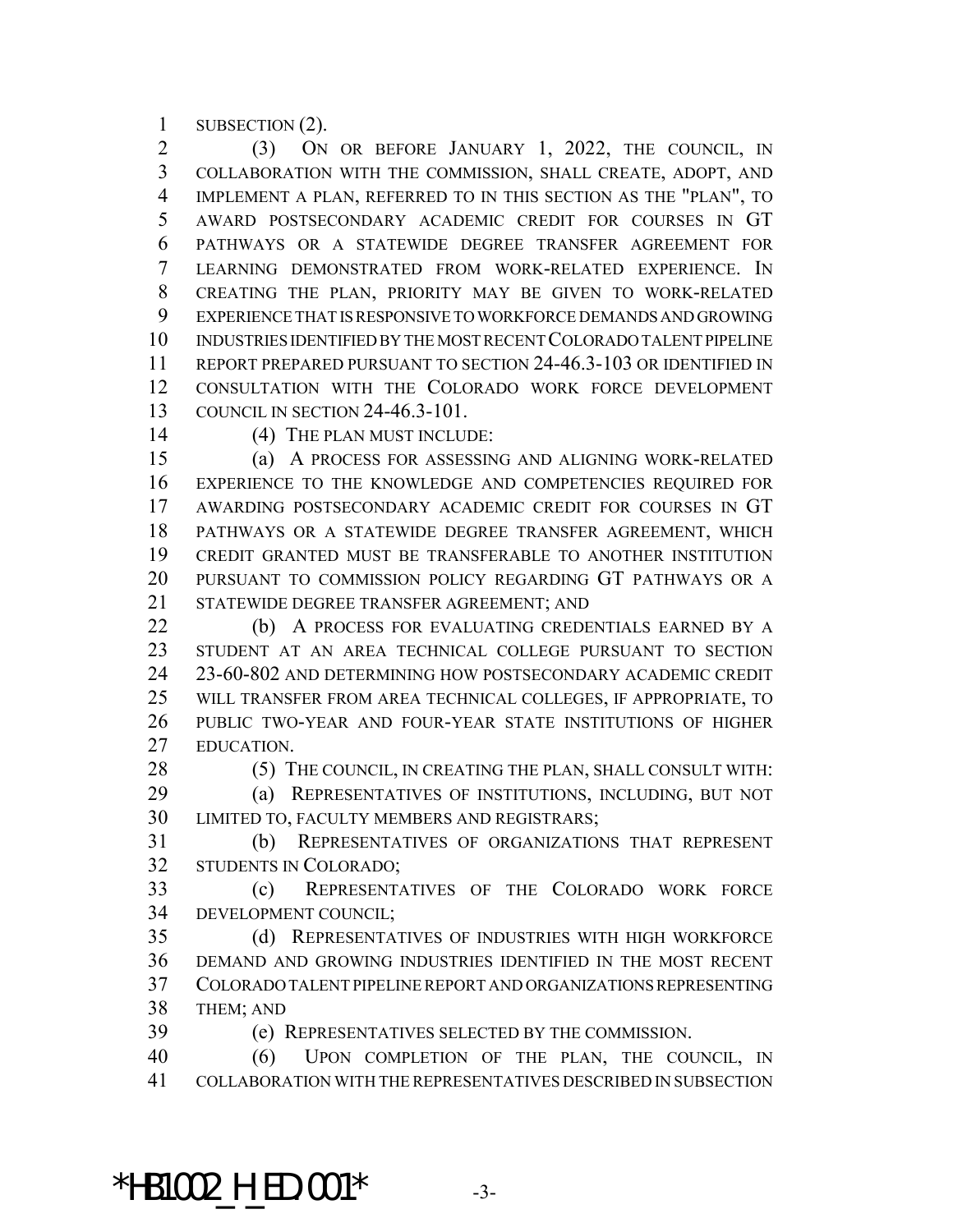(5) OF THIS SECTION, SHALL CONTINUE TO WORK TOWARD EXPANDING OPPORTUNITIES FOR AWARDING POSTSECONDARY ACADEMIC CREDIT FOR LEARNING ACQUIRED FROM WORK-RELATED EXPERIENCE NOT OTHERWISE ADDRESSED IN THIS SECTION.

 (7) BEGINNING IN THE 2022-23 ACADEMIC YEAR, UNLESS THE PLAN IS IMPLEMENTED PRIOR TO THE BEGINNING OF THE 2022-23 ACADEMIC YEAR, AN INSTITUTION SHALL ACCEPT IN AND TRANSFER WITHIN THE INSTITUTION AND TO OTHER INSTITUTIONS POSTSECONDARY ACADEMIC CREDIT AWARDED FOR WORK-RELATED EXPERIENCE FOR A COURSE THAT IS GT PATHWAYS DESIGNATED OR PART OF A STATEWIDE DEGREE TRANSFER AGREEMENT.

 (8) (a) DURING THE SECOND REGULAR SESSION OF THE SEVENTY-THIRD GENERAL ASSEMBLY IN 2022, THE DEPARTMENT OF HIGHER EDUCATION SHALL REPORT TO THE EDUCATION COMMITTEES OF THE SENATE AND HOUSE OF REPRESENTATIVES, OR ANY SUCCESSOR COMMITTEES, REGARDING THE CREATION, ADOPTION, AND IMPLEMENTATION OF THE PLAN ADOPTED PURSUANT TO THIS SECTION.

(b) THIS SUBSECTION (8) IS REPEALED, EFFECTIVE JULY 1, 2022.

 (9) (a) ON OR BEFORE MARCH 1, 2024, AND ON OR BEFORE MARCH 1 OF EACH YEAR THEREAFTER, THE COUNCIL SHALL REPORT TO THE EDUCATION COMMITTEES OF THE SENATE AND HOUSE OF REPRESENTATIVES, OR ANY SUCCESSOR COMMITTEES, REGARDING THE CONTINUED IMPLEMENTATION OF THIS SECTION. THE REPORT MUST INCLUDE, AT A MINIMUM:

25 (I) THE NUMBER OF STUDENTS WHO WERE AWARDED CREDITS AND WHO TRANSFERRED CREDITS TO OR FROM AN INSTITUTION PURSUANT TO THIS SECTION;

28 (II) DATA REGARDING THE AGE AND DEMOGRAPHICS OF STUDENTS WHO WERE AWARDED CREDITS AND WHO TRANSFERRED CREDITS TO OR FROM AN INSTITUTION PURSUANT TO THIS SECTION;

(III) THE IMPLEMENTATION CHALLENGES OF THIS SECTION;

 (IV) THE FEE ESTABLISHED AND CHARGED BY INSTITUTIONS, IF ANY, TO ADMINISTER A PORTFOLIO ASSESSMENT, INDIVIDUAL ASSESSMENT, EXAMINATION, OR ANY COMBINATION THEREOF PURSUANT TO SUBSECTION (2) OF THIS SECTION;

 (V) THE DIRECT COSTS IMPOSED ON INSTITUTIONS TO IMPLEMENT THIS SECTION; AND

 (VI) ANY RECOMMENDED STATUTORY REVISIONS TO THIS SECTION. (b) NOTWITHSTANDING THE PROVISIONS OF SECTION 24-1-136 40 (11)(a)(I), THE REPORTING REQUIREMENT PURSUANT TO THIS SUBSECTION (9) CONTINUES UNTIL THE REPEAL OF THIS SUBSECTION (9).

\*HB1002 H ED.001\*  $-4$